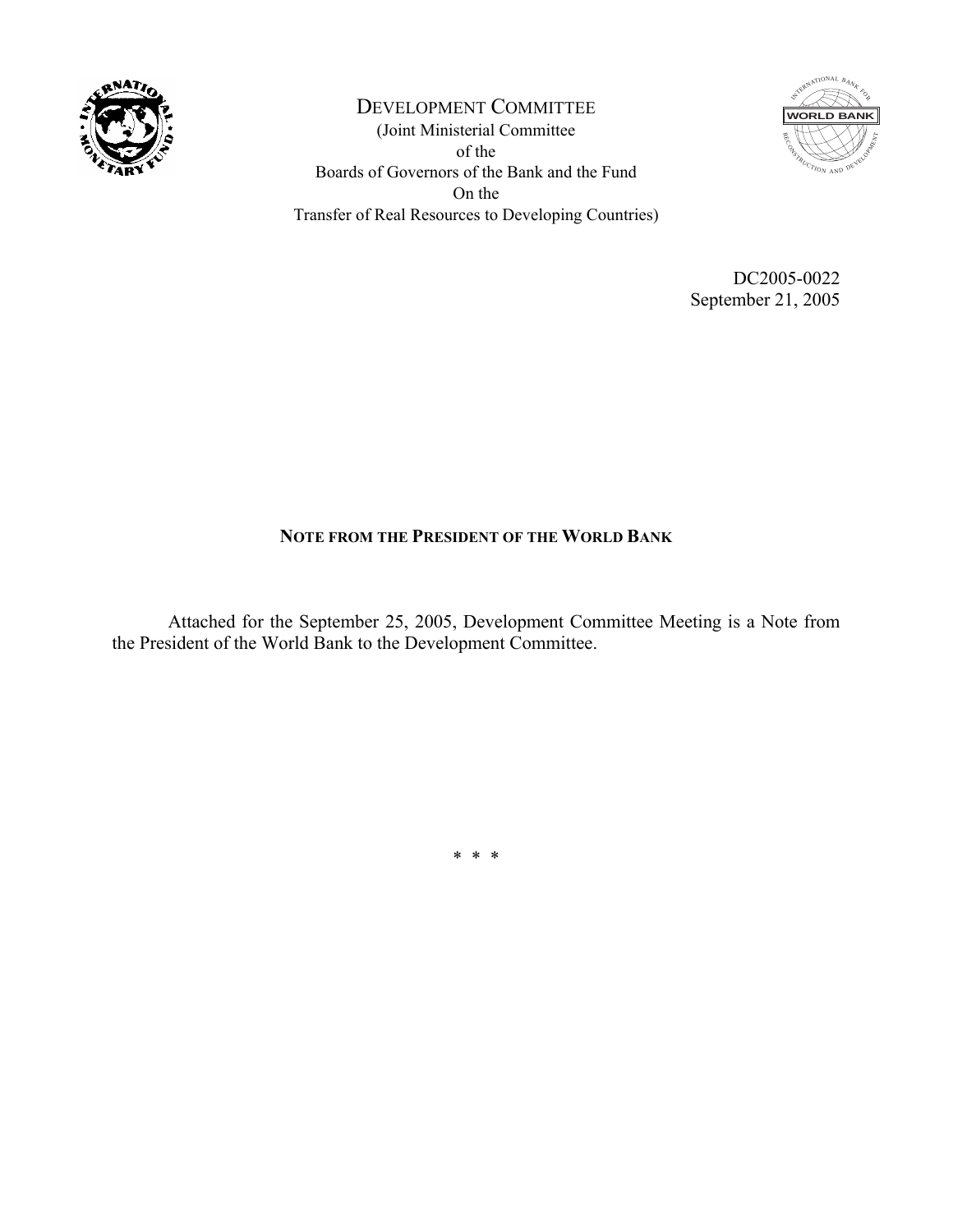### **PRESIDENT'S NOTE TO THE DEVELOPMENT COMMITTEE**

### **I. Introduction**

1. I am looking forward to our discussion at this, my first, meeting of the Development Committee and to continuing to work closely with the Committee in the years ahead. In its discussions and conclusions the Development Committee plays a key role, both in setting and driving the global development agenda and in providing guidance for our work at the World Bank. We all face immense challenges as we seek to put into practice the agenda for growth and poverty reduction and for achieving the internationally agreed Millennium Development Goals (MDGs). I will greatly value the Committee's wisdom and guidance on these issues.

2. I would like to focus this note first on my own early thoughts about the strategic direction of the Bank and second on a few specific current issues, including those that we will discuss at our meeting.

# **II. Context**

3. This has been called the "Year of Development," with a series of key meetings and decisions about the global agenda. Since the Committee last met there has been the G8 Summit in Gleneagles in July, which reached important decisions on debt relief, aid effectiveness and volumes and in particular aid to Africa, and clean energy and sustainable development. Last week world leaders met in New York at the United Nations Millennium Review Summit and reaffirmed their commitment to a global partnership for development in support of the achievement of the internationally agreed development goals. Looking ahead, the WTO Ministerial meeting in Hong Kong in December will be crucial for progress on the Doha Development Agenda. Trade liberalization is as important as increased assistance and debt relief to accelerating development.

4. With the exception of the Doha Development Agenda, where key decisions have yet to be made, our focus now must be on implementation. As I see it, we have a broad consensus on the main elements of the development agenda: growth and poverty reduction need sound policies and governance in developing countries, which must be matched by actions by developed countries to substantially increase aid volumes, including a doubling of aid to Africa, and expand access to their markets. I am particularly gratified by the commitments made to increase the effectiveness of aid, direct increased aid and debt relief to where it can be used effectively, harmonize donor practices, and focus on results. The task now is to translate these agreements into concrete action plans and implementable steps.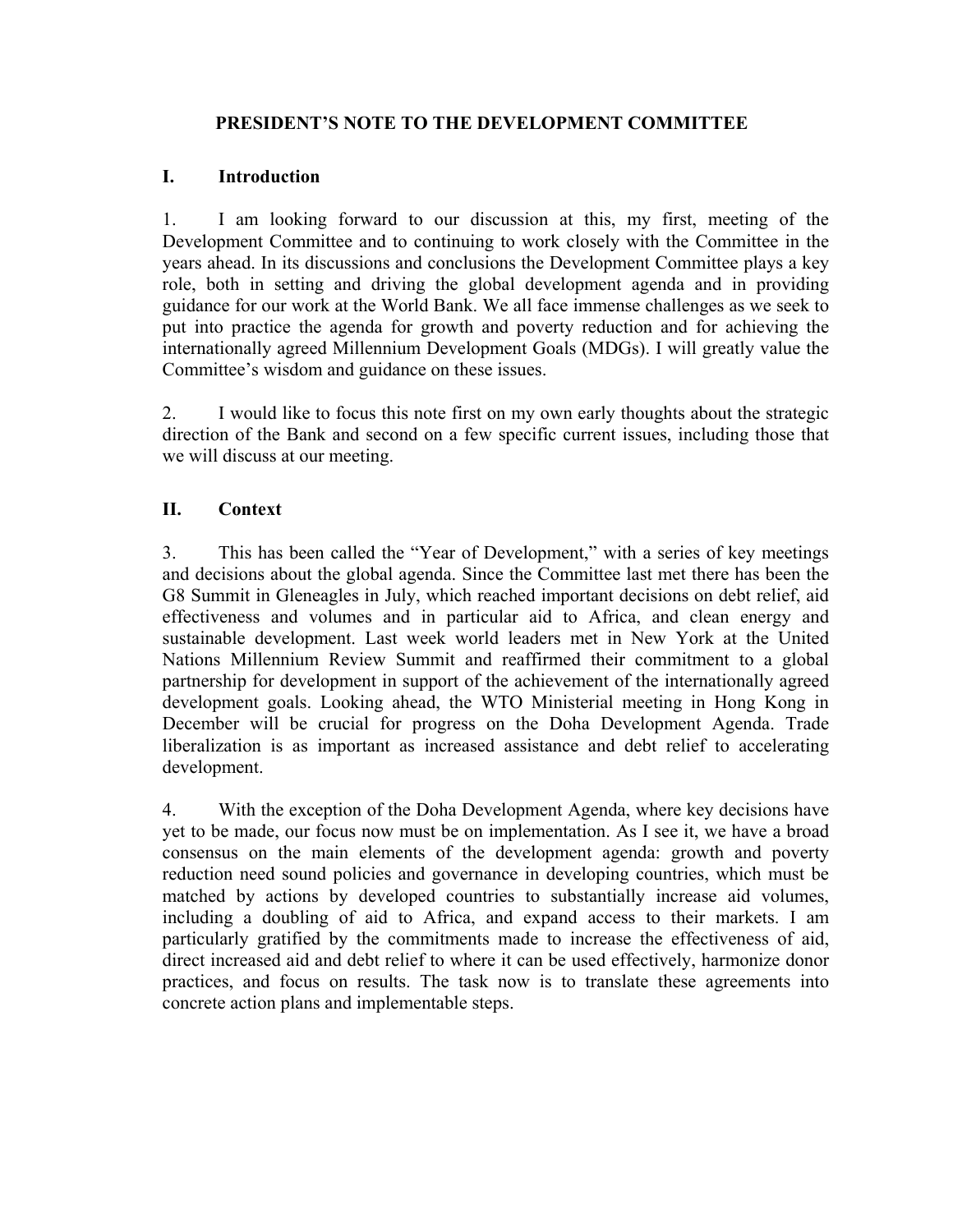#### **III. Role of the Bank**

5. The major meetings on development this year have confirmed the leading role of the Bank in carrying the development agenda forward. These meetings have focused increased international attention on issues that are central to the Bank's mission: the agenda for growth and poverty reduction, mobilization of more and more effective resources in support of development, expansion of trade opportunities, promotion of sustainable development, and a special focus on the development challenges in Africa. At the Gleneagles Summit, G8 leaders asked the Bank to play a leadership role on these issues, working with partners. Our work priorities at the Bank are aligned to effectively support this agenda, and we are sharpening and focusing them even more.

6. We are scaling up our support for poverty reduction and other MDGs in lowincome countries, especially in Africa, with an enhanced focus on results. I see two themes as being central to our support: the need to create the conditions for robust, private sector-led economic growth as the core element of the agenda to achieve the development goals; and the need for good governance, including capable and accountable national leadership, effective and transparent public financial management, a determined attack on corruption, and promotion of the rule of law. In our support to low-income countries, I see education, health, infrastructure, and agriculture as featuring especially prominently, given their centrality to the development agenda in these countries. I also have a strong sense that the Bank should remain actively engaged in middle-income countries. At the global level, I see the Bank playing an enhanced role on issues relating to global partnership for aid delivery and effectiveness, trade, and the environment. I will be developing some of these themes further in my Annual Meetings speech, which we will have the opportunity to discuss at the Development Committee lunch.

### **IV. Priorities for Action**

7. The agenda for the Development Committee meeting focuses on some key issues that I touched on above. There are two main items for discussion: *Following up on Recent Initiatives on Development Agenda;* and *Doha Development Agenda and Aid for Trade.* You have papers setting out the issues, and here I will only add a few comments by way of emphasis. There are also a few other specific areas where progress is needed and I would like to report to the Committee on actions we are taking in the Bank.

### *Following up on Recent Initiatives on Development Agenda*

8. As our first item we will be discussing ways to further strengthen the development partnership and financing for achieving the MDGs and, in that context, the urgency and priority of Africa's development challenge and the Bank Group's Africa Action Plan; and debt relief. There are separate papers on these issues. There is also a set of related background papers and progress reports: a paper on aid financing and aid effectiveness; a progress report on scaling up World Bank support for infrastructure; a review of implementation of the HIPC Initiative; and reviews of World Bank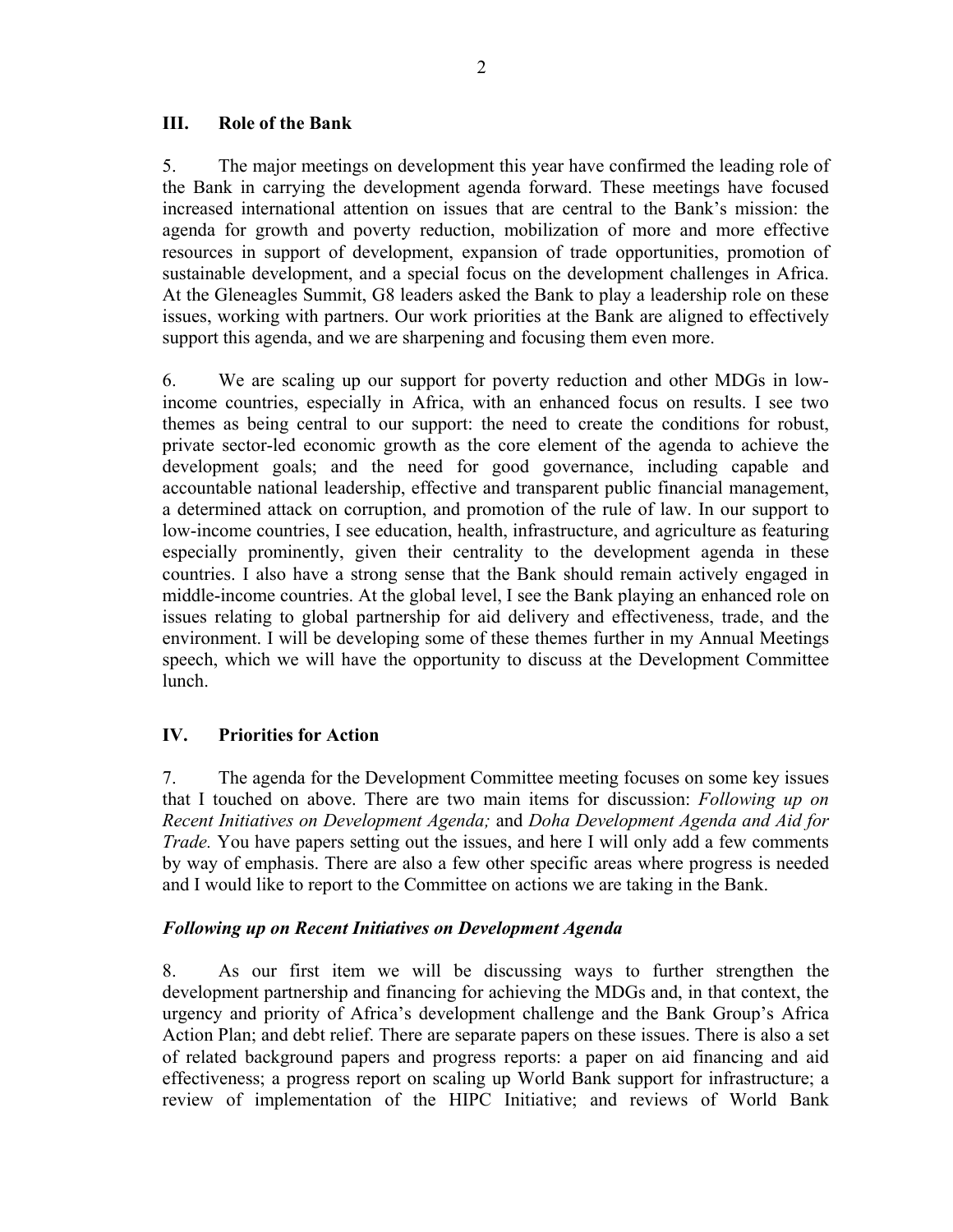conditionality and of the poverty reduction strategy (PRS) approach, both of which emphasize the importance of country leadership and the need for the Bank and other development partners to align their support behind effective country-led strategies.

9. I hope the Committee will endorse the stronger role the Bank intends to play both at the country level and globally—in seeking to ensure effective delivery and utilization of the prospective increases in aid flows. In that context, I would like to underline our strengthened focus on results, increased attention to aligning our assistance with country-led programs and coordinating with other development partners, and our continued efforts to promote harmonization of donor practices and procedures.

10. I hope the Committee will also endorse the Bank Group's Africa Action Plan as a very practical response to calls from the global community for increased and more effective assistance to Africa. It is right to focus our attention on Africa, not only because of the prevalence of poverty and human deprivation in the region but also because I see a real opportunity to make a difference. A dozen countries in Sub-Saharan Africa have achieved average GDP growth of more than 5.5 percent a year since the mid-1990s. We have the opportunity to build on success; and each national success story helps to demonstrate to other countries what can be achieved, and has spill-over benefits for neighboring countries. The plan has three core elements: a sharper focus on results; stronger attention to building capable states and improving governance; and emphasis on strengthening the drivers of growth. The plan envisages strengthened partnerships with others in implementing this agenda. I would like to emphasize that this is a plan for the entire Bank Group, not only for IDA; IFC and MIGA have critical roles to play in the key area of building a vibrant private sector.

11. Finally, we will have the opportunity to discuss, and I hope reach agreement on, implementation of the G8 debt relief proposal. I know there have been intensive discussions of this proposal in recent weeks among shareholders and IDA donors. It is a landmark proposal that can have a major impact in achieving the MDGs and has the potential to transform the conditions faced by many of our poorest partners. It is imperative that it be implemented in a way that sustains IDA's financial capacity to continue to assist IDA recipients in the future, with firm additional donor commitments to cover the cost of implementing the proposal.

### *Doha Development Agenda and Aid for Trade*

12. Given the critical role that international trade plays in fostering growth, it is hard to overstate the importance of a timely and successful outcome to the Doha Development Agenda. Although not in most cases directly responsible for overall trade negotiations, Finance and Development Ministers have a clear interest in their successful conclusion. Decisions are now urgent if the critical Hong Kong meeting is to succeed. I hope that, as in the past, our discussion at this meeting of the Development Committee can help build momentum for such an outcome, and send a strong and forthright message about the urgency and importance of making progress.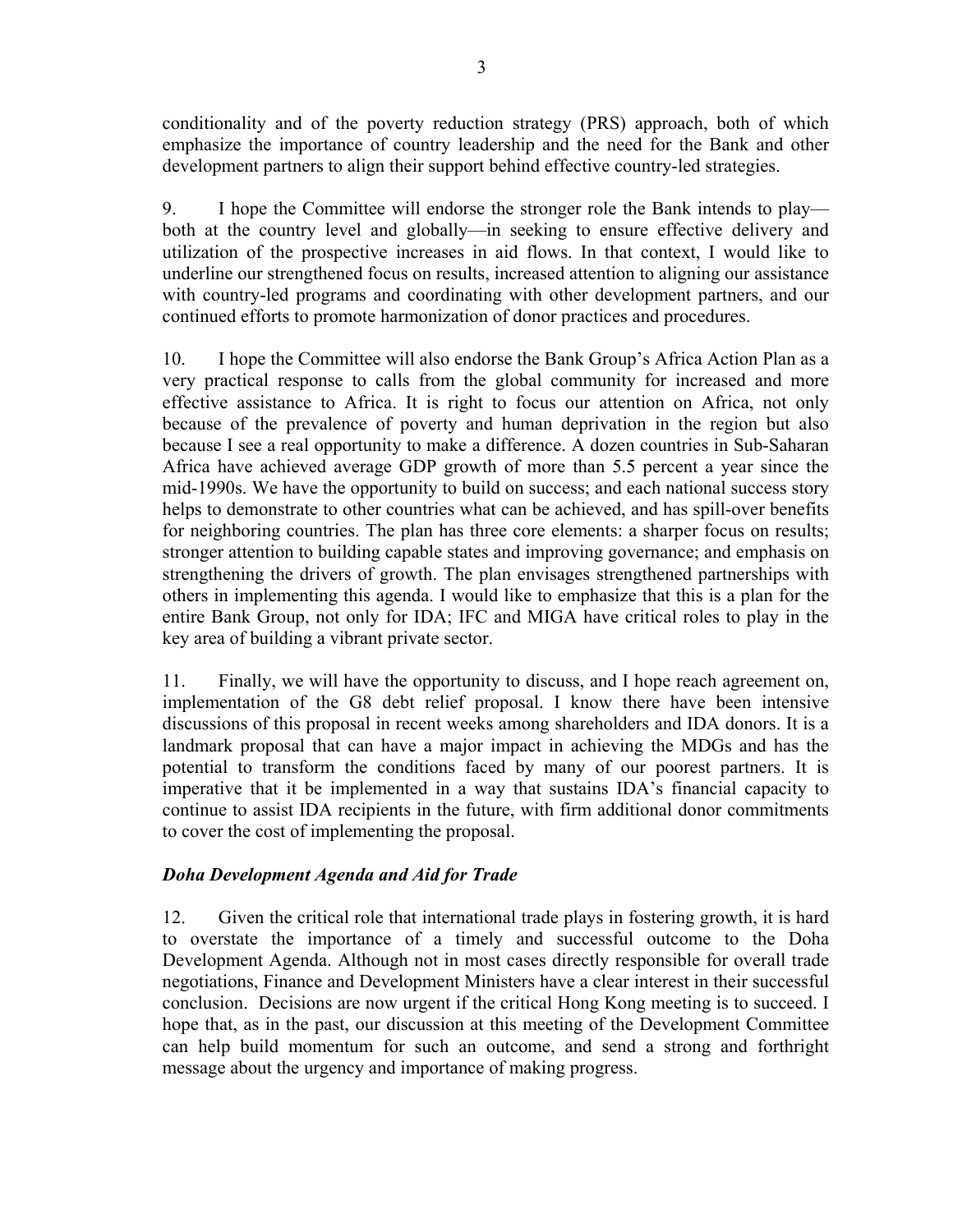13. At the same time we all recognize that many developing countries will need assistance to take full advantage of new trade opportunities. At its last meeting the Committee asked the Bank and Fund to work with others to develop proposals to provide such "aid for trade", which are set out in a paper for the Committee. In summary we are proposing: an enhanced Integrated Framework for Trade-related Technical Assistance, with predictable multiyear financing; further study of the desirability and feasibility of a multilateral fund to address regional or cross-country aid for trade needs; and a strengthened framework for assessing adjustment needs so that IFI and donor assistance mechanisms can be better utilized. I believe we have developed a set of proposals that are practical and that, combined with more intensive use of existing mechanisms, will make a real difference.

### *Supporting Development in Middle-Income Countries*

14. While much of the discussion at this meeting will be about challenges facing low-income countries, I would like to underscore the importance I also attach to the support the Bank gives to our middle-income country (MIC) clients, and to finding ways to make our support more effective. I hope the Committee will return to this subject at a future meeting. MICs remain home to most of the world's poor; nearly all MICs face difficult development challenges for the future; some of these countries play a key role as regional anchor economies; and as a group, their performance is important to delivery of many global public goods, ranging from global environmental sustainability to global financial stability.

15. In the Bank we will continue to implement the Management Action Plan for Enhancing Bank Support to MICs launched in 2004. Implementation of the 2003 Infrastructure Action Plan (on which the Committee has a separate progress report) to revitalize the Bank Group's infrastructure business is also highly relevant to this group of countries, as are our continuing efforts to reduce the "costs of doing business" with the Bank. We are also engaged in a series of discussions with donors, other MDBs and MICs to identify ways to enhance cooperation, including greater use of techniques that combine the instruments and aid modalities offered by different parties, blending concessional and non-concessional forms of finance.

#### *Climate Change and Environmentally Sustainable Energy Sources*

16. The Bank has been working on climate change for a number of years, initially through helping to establish the Global Environment Facility and increasingly through integrating these issues in its policy dialogue and lending. At the Gleneagles Summit, G8 leaders adopted an action plan that recognized the linkage between clean energy and sustainable development and asked the Bank to take a leadership role to develop an investment framework. We have provided a note to the Committee setting out actions we have been taking to create a framework for clean energy and sustainable development and identify pragmatic investment and financing policy actions. Again, this is a topic that I hope the Committee will return to at a future meeting.